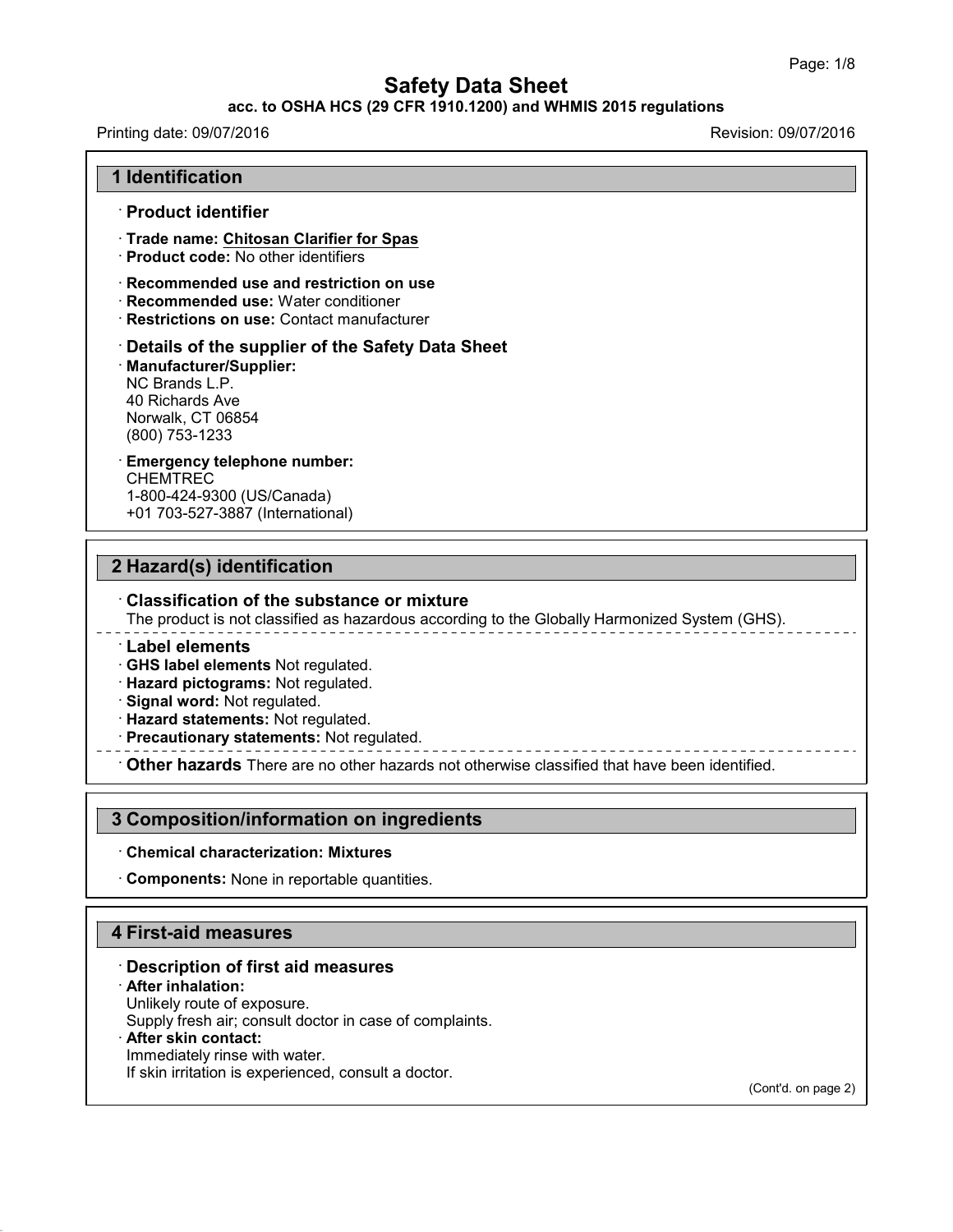**acc. to OSHA HCS (29 CFR 1910.1200) and WHMIS 2015 regulations**

Printing date: 09/07/2016 Revision: 09/07/2016

#### **Trade name: Chitosan Clarifier for Spas**

(Cont'd. of page 1)

· **After eye contact:** Remove contact lenses if worn, if possible.

Rinse opened eye for several minutes under running water. If symptoms persist, consult a doctor. · **After swallowing:**

Rinse out mouth and then drink plenty of water.

Do not induce vomiting; immediately call for medical help.

· **Most important symptoms and effects, both acute and delayed:**

Slight irritant effect on skin and mucous membranes.

Slight irritant effect on eyes.

Gastric or intestinal disorders when ingested.

Diarrhea.

· **Indication of any immediate medical attention and special treatment needed:**

No relevant information available.

# **5 Fire-fighting measures**

## · **Extinguishing media**

#### · **Suitable extinguishing agents:**

The product is not flammable.

Use fire fighting measures that suit the environment.

- · **For safety reasons unsuitable extinguishing agents:** None.
- · **Special hazards arising from the substance or mixture** Formation of toxic gases is possible during heating or in case of fire.

# · **Advice for firefighters**

## · **Protective equipment:**

Wear self-contained respiratory protective device.

Wear fully protective suit.

# **6 Accidental release measures**

· **Personal precautions, protective equipment and emergency procedures:** Ensure adequate ventilation.

## · **Environmental precautions:**

Do not allow undiluted product or large quantities of it to reach ground water, water course or sewage system.

## · **Methods and material for containment and cleaning up:**

Absorb with liquid-binding material (sand, diatomite, acid binders, universal binders, sawdust). Send for recovery or disposal in suitable receptacles.

## · **Reference to other sections:**

43.0

See Section 7 for information on safe handling.

See Section 8 for information on personal protection equipment.

See Section 13 for disposal information.

(Cont'd. on page 3)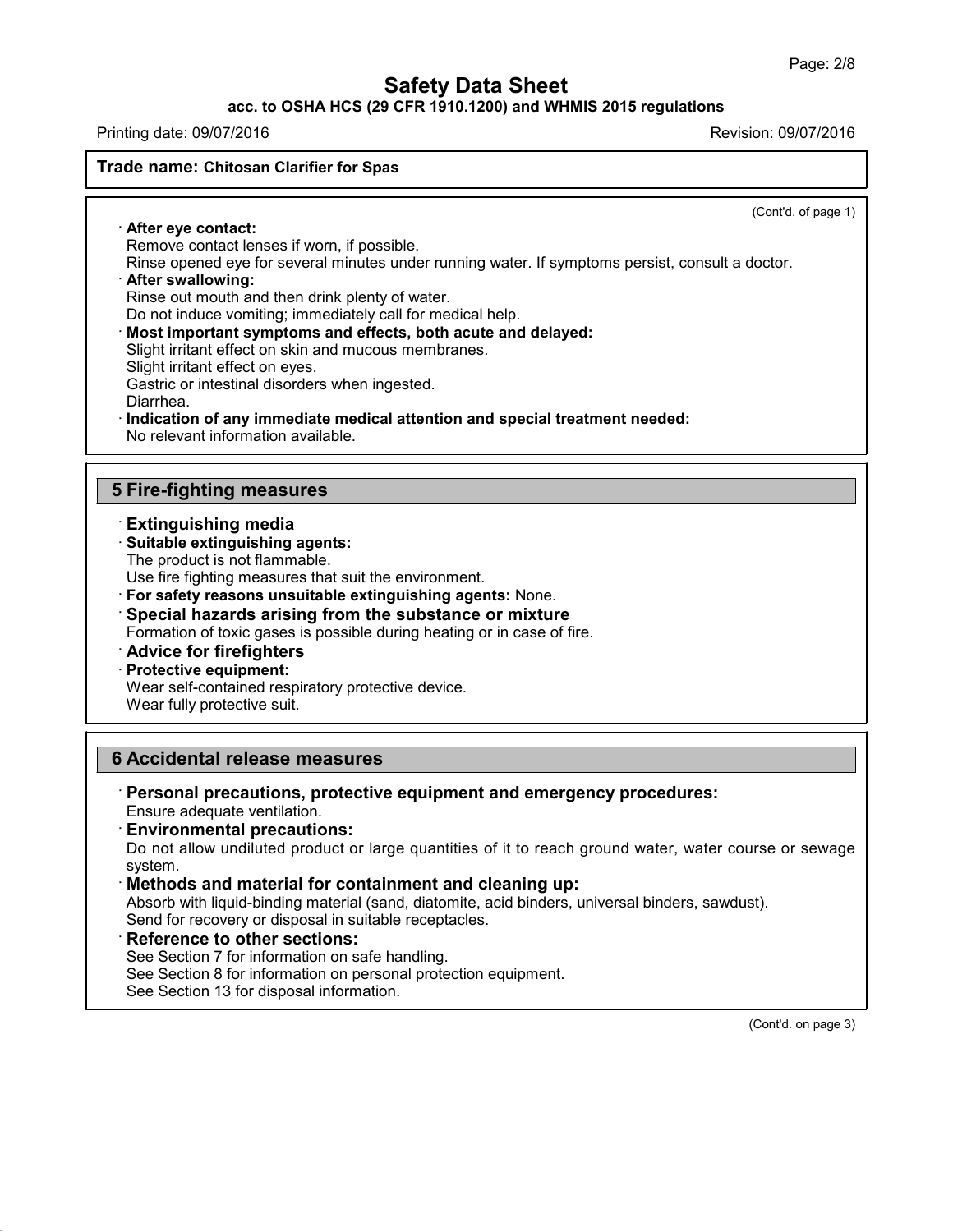**acc. to OSHA HCS (29 CFR 1910.1200) and WHMIS 2015 regulations**

Printing date: 09/07/2016 Revision: 09/07/2016

#### **Trade name: Chitosan Clarifier for Spas**

(Cont'd. of page 2)

## **7 Handling and storage**

#### · **Handling**

- · **Precautions for safe handling:** Use only in well ventilated areas.
- · **Information about protection against explosions and fires:** No special measures required.
- · **Conditions for safe storage, including any incompatibilities**
- · **Storage**
- · **Requirements to be met by storerooms and receptacles:** Storage area should be dry and well-ventilated.
- · **Information about storage in one common storage facility:** Store away from foodstuffs.
- · **Specific end use(s):** No relevant information available.

## **8 Exposure controls/personal protection**

#### · **Control parameters**

· **Components with limit values that require monitoring at the workplace:** The product does not contain any relevant quantities of materials with critical values that have to be monitored at the workplace.

#### · **Exposure controls**

- · **Personal protective equipment:**
- · **General protective and hygienic measures:**

The usual precautionary measures for handling chemicals should be followed.

Keep away from foodstuffs, beverages and feed.

- · **Engineering controls:** No relevant information available.
- · **Breathing equipment:** Not required under normal conditions of use.
- · **Protection of hands:**
- Not required.

Protection may be required for spills.

Gloves are advised for repeated or prolonged contact.

· **Eye protection:**



43.0

Safety glasses

Follow relevant national guidelines concerning the use of protective eyewear.

- · **Body protection:** Not required under normal conditions of use.
- · **Limitation and supervision of exposure into the environment**

Avoid release to the environment.

· **Risk management measures** See Section 7 for additional information.

(Cont'd. on page 4)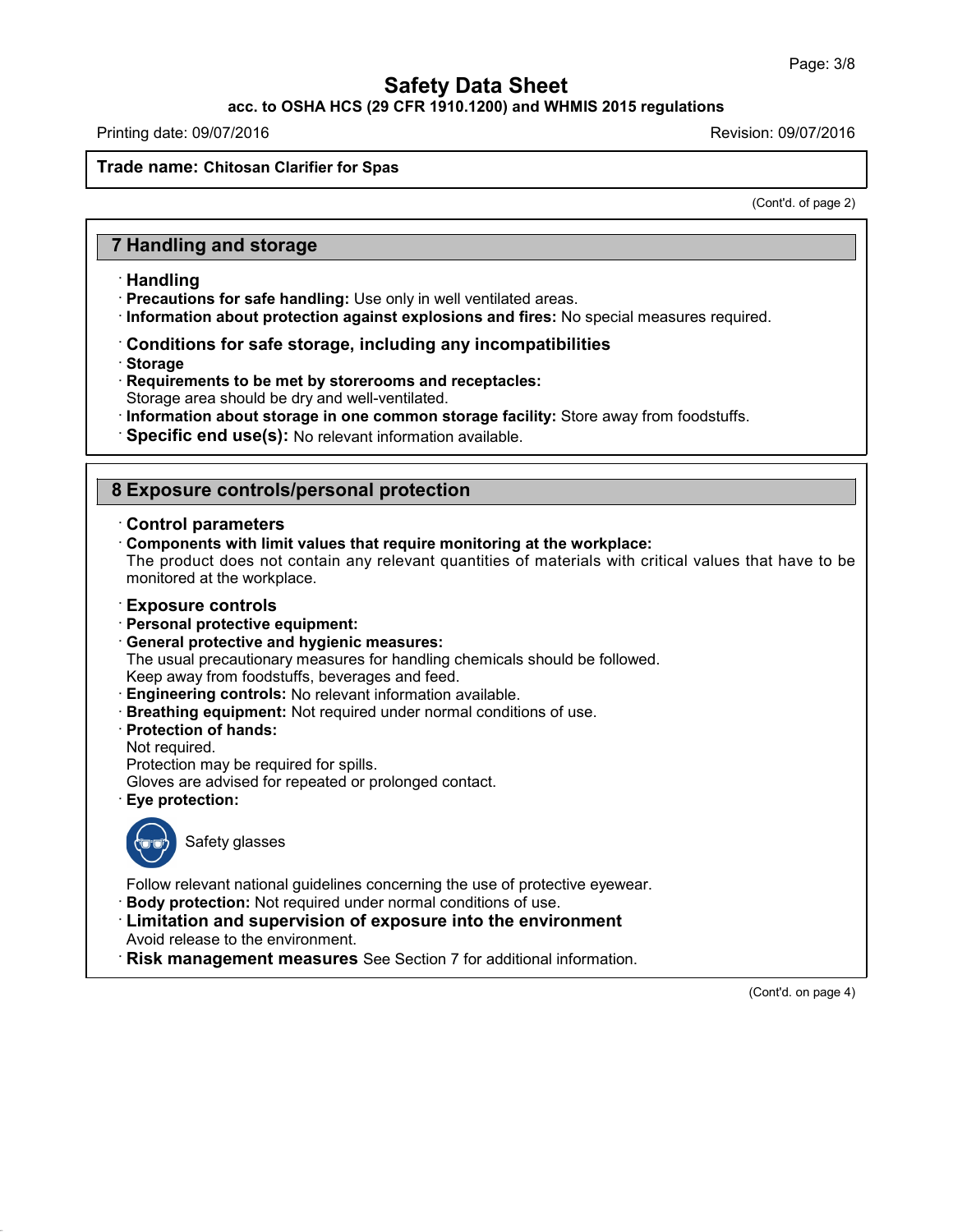# **acc. to OSHA HCS (29 CFR 1910.1200) and WHMIS 2015 regulations**

Printing date: 09/07/2016 **Revision: 09/07/2016** 

**Trade name: Chitosan Clarifier for Spas**

(Cont'd. of page 3)

| 9 Physical and chemical properties                         |                                               |  |  |  |
|------------------------------------------------------------|-----------------------------------------------|--|--|--|
| Information on basic physical and chemical properties      |                                               |  |  |  |
| · Appearance:                                              |                                               |  |  |  |
| Form:                                                      | Liquid                                        |  |  |  |
| Color:                                                     | Various colors                                |  |  |  |
| Odor:                                                      | <b>Odorless</b>                               |  |  |  |
| <b>Odor threshold:</b>                                     | Not determined.                               |  |  |  |
| pH-value at 20 °C (68 °F):                                 | $3 - 4.5$                                     |  |  |  |
| <b>Melting point/Melting range:</b>                        | Not determined.                               |  |  |  |
| <b>Boiling point/Boiling range:</b>                        | 100 °C (212 °F)                               |  |  |  |
| · Flash point:                                             | Not applicable.                               |  |  |  |
| · Flammability (solid, gaseous):                           | Not applicable.                               |  |  |  |
| · Auto-ignition temperature:                               | Not determined.                               |  |  |  |
| <b>Decomposition temperature:</b>                          | Not determined.                               |  |  |  |
| Danger of explosion:                                       | Product does not present an explosion hazard. |  |  |  |
| <b>Explosion limits</b>                                    |                                               |  |  |  |
| Lower:                                                     | Not determined.                               |  |  |  |
| Upper:                                                     | Not determined.                               |  |  |  |
| <b>Oxidizing properties:</b>                               | Not determined.                               |  |  |  |
| · Vapor pressure:                                          | Not determined.                               |  |  |  |
| Density:                                                   |                                               |  |  |  |
| <b>Relative density:</b>                                   | Not determined.                               |  |  |  |
| Vapor density:                                             | Not determined.                               |  |  |  |
| <b>Evaporation rate:</b>                                   | Not determined.                               |  |  |  |
| · Solubility in / Miscibility with                         |                                               |  |  |  |
| Water:                                                     | Fully miscible.                               |  |  |  |
| · Partition coefficient (n-octanol/water): Not determined. |                                               |  |  |  |
| · Viscosity                                                |                                               |  |  |  |
| Dynamic:                                                   | Not determined.                               |  |  |  |
| Kinematic:                                                 | Not determined.                               |  |  |  |
| <b>Other information</b>                                   | No relevant information available.            |  |  |  |

# **10 Stability and reactivity**

43.0

· **Reactivity:** No relevant information available.

· **Chemical stability:** Stable under normal temperatures and pressures.

· **Thermal decomposition / conditions to be avoided:**

No decomposition if used and stored according to specifications.

· **Possibility of hazardous reactions:** Reacts with strong acids and alkali.

· **Conditions to avoid:** Excessive heat.

(Cont'd. on page 5)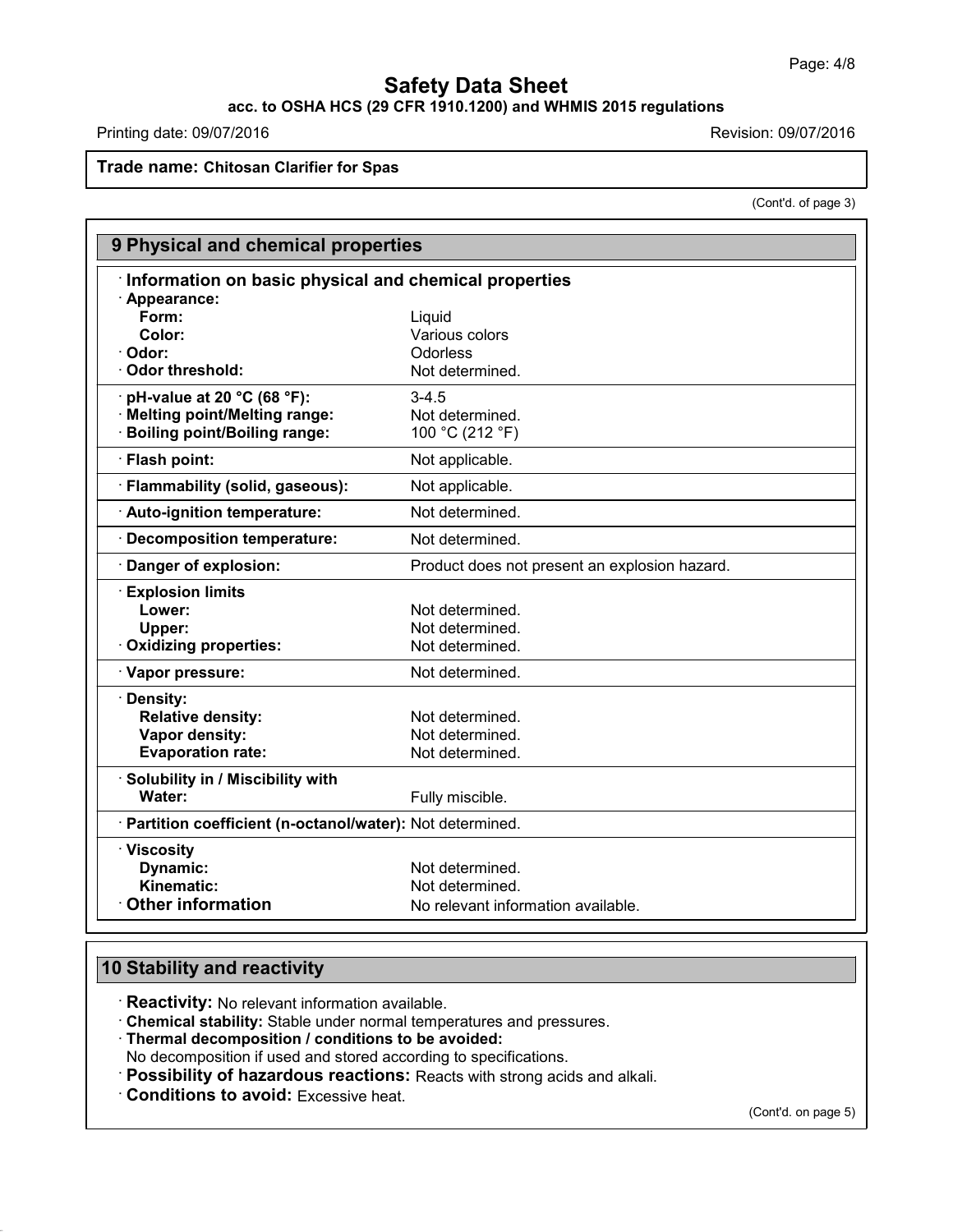#### **acc. to OSHA HCS (29 CFR 1910.1200) and WHMIS 2015 regulations**

Printing date: 09/07/2016 Revision: 09/07/2016

**Trade name: Chitosan Clarifier for Spas**

(Cont'd. of page 4)

· **Incompatible materials:** No relevant information available.

· **Hazardous decomposition products:**

Carbon monoxide and carbon dioxide Nitrogen oxides (NOx)

# **11 Toxicological information**

· **Information on toxicological effects**

· **Acute toxicity:**

- · **LD/LC50 values that are relevant for classification:** None.
- · **Primary irritant effect:**
- · **On the skin:** Slight irritant effect on skin and mucous membranes.
- · **On the eye:** Slight irritant effect on eyes.
- · **Sensitization:** Based on available data, the classification criteria are not met.

· **IARC (International Agency for Research on Cancer):**

None of the ingredients are listed.

· **NTP (National Toxicology Program):**

None of the ingredients are listed.

· **OSHA-Ca (Occupational Safety & Health Administration):**

None of the ingredients are listed.

· **Probable route(s) of exposure:**

Ingestion.

Eye contact.

Skin contact.

· **Acute effects (acute toxicity, irritation and corrosivity):** No relevant information available.

- · **Repeated dose toxicity:** No relevant information available.
- · **CMR effects (carcinogenity, mutagenicity and toxicity for reproduction)**
- · **Germ cell mutagenicity:** Based on available data, the classification criteria are not met.
- · **Carcinogenicity:** Based on available data, the classification criteria are not met.
- · **Reproductive toxicity:** Based on available data, the classification criteria are not met.
- · **STOT-single exposure:** Based on available data, the classification criteria are not met.
- · **STOT-repeated exposure:** Based on available data, the classification criteria are not met.
- · **Aspiration hazard:** Based on available data, the classification criteria are not met.

# **12 Ecological information**

· **Toxicity**

43.0

- · **Aquatic toxicity** No relevant information available.
- · **Persistence and degradability** No relevant information available.
- · **Bioaccumulative potential:** No relevant information available.
- · **Mobility in soil:** No relevant information available.
- · **Additional ecological information**
- · **General notes:** Generally nothazardous for water

(Cont'd. on page 6)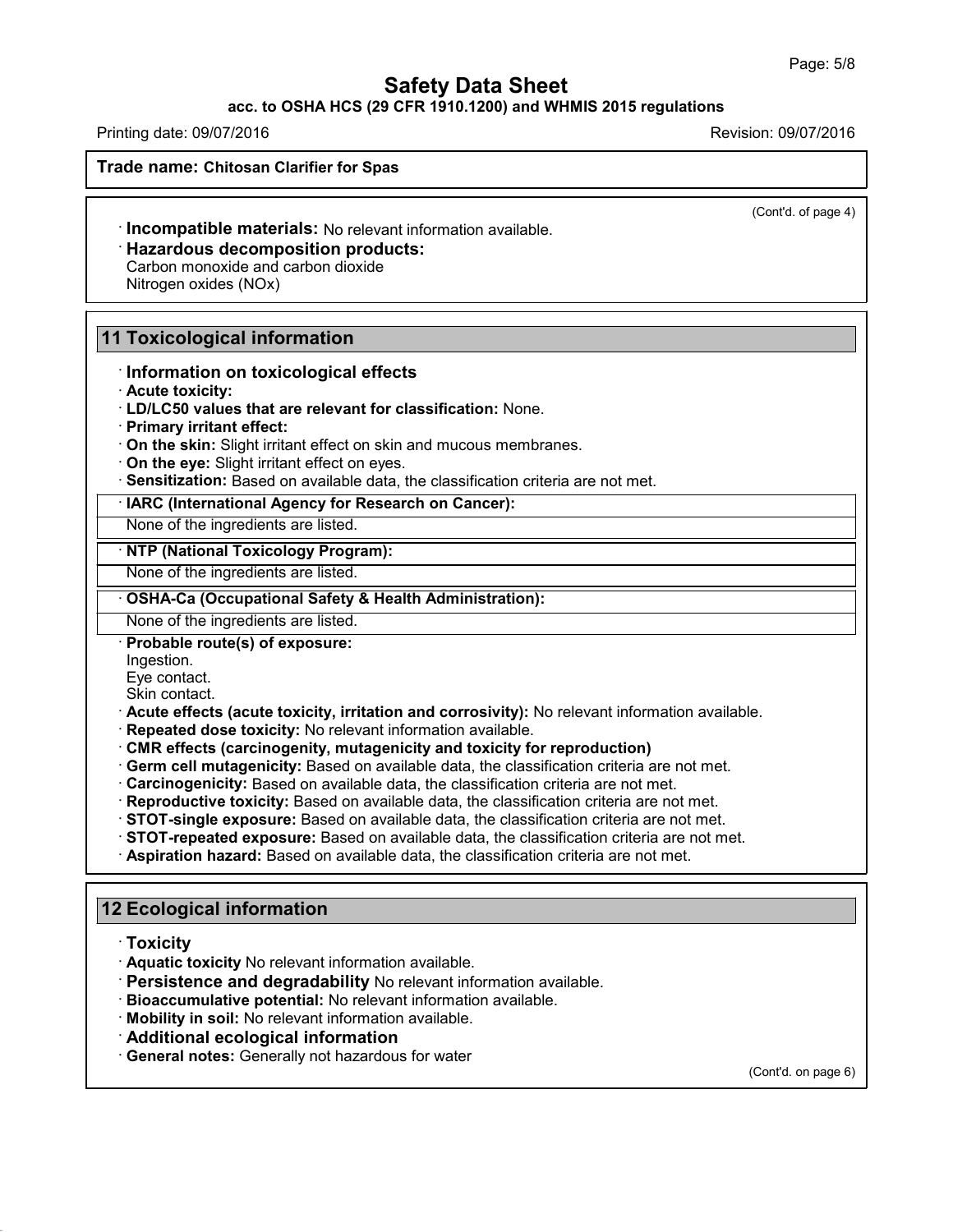## **acc. to OSHA HCS (29 CFR 1910.1200) and WHMIS 2015 regulations**

Printing date: 09/07/2016 Revision: 09/07/2016

**Trade name: Chitosan Clarifier for Spas**

(Cont'd. of page 5)

#### · **Results of PBT and vPvB assessment**

· **PBT:** Not applicable.

· **vPvB:** Not applicable.

· **Other adverse effects:** No relevant information available.

## **13 Disposal considerations**

#### · **Waste treatment methods**

#### · **Recommendation:**

43.0

Smaller quantities can be disposed of with household waste.

Small amounts may be diluted with plenty of water and washed away. Dispose of bigger amounts in accordance with Local Authority requirements.

The user of this material has the responsibility to dispose of unused material, residues and containers in compliance with all relevant local, state and federal laws and regulations regarding treatment, storage and disposal for hazardous and nonhazardous wastes.

#### · **Uncleaned packagings**

· **Recommendation:** Disposal must be made according to official regulations.

| <b>14 Transport information</b>                                                          |                 |
|------------------------------------------------------------------------------------------|-----------------|
| · UN-Number<br>DOT, ADR, IMDG, IATA                                                      | Not regulated.  |
| UN proper shipping name<br>DOT, ADR, IMDG, IATA                                          | Not regulated.  |
| Transport hazard class(es)                                                               |                 |
| $\cdot$ DOT, ADR, IMDG, IATA<br>· Class                                                  | Not regulated.  |
| · Packing group<br>· DOT, ADR, IMDG, IATA                                                | Not regulated.  |
| $\cdot$ Environmental hazards<br>$\cdot$ Marine pollutant:                               | No.             |
| <b>Special precautions for user</b>                                                      | Not applicable. |
| <b>Transport in bulk according to Annex II of</b><br><b>MARPOL73/78 and the IBC Code</b> | Not applicable. |

(Cont'd. on page 7)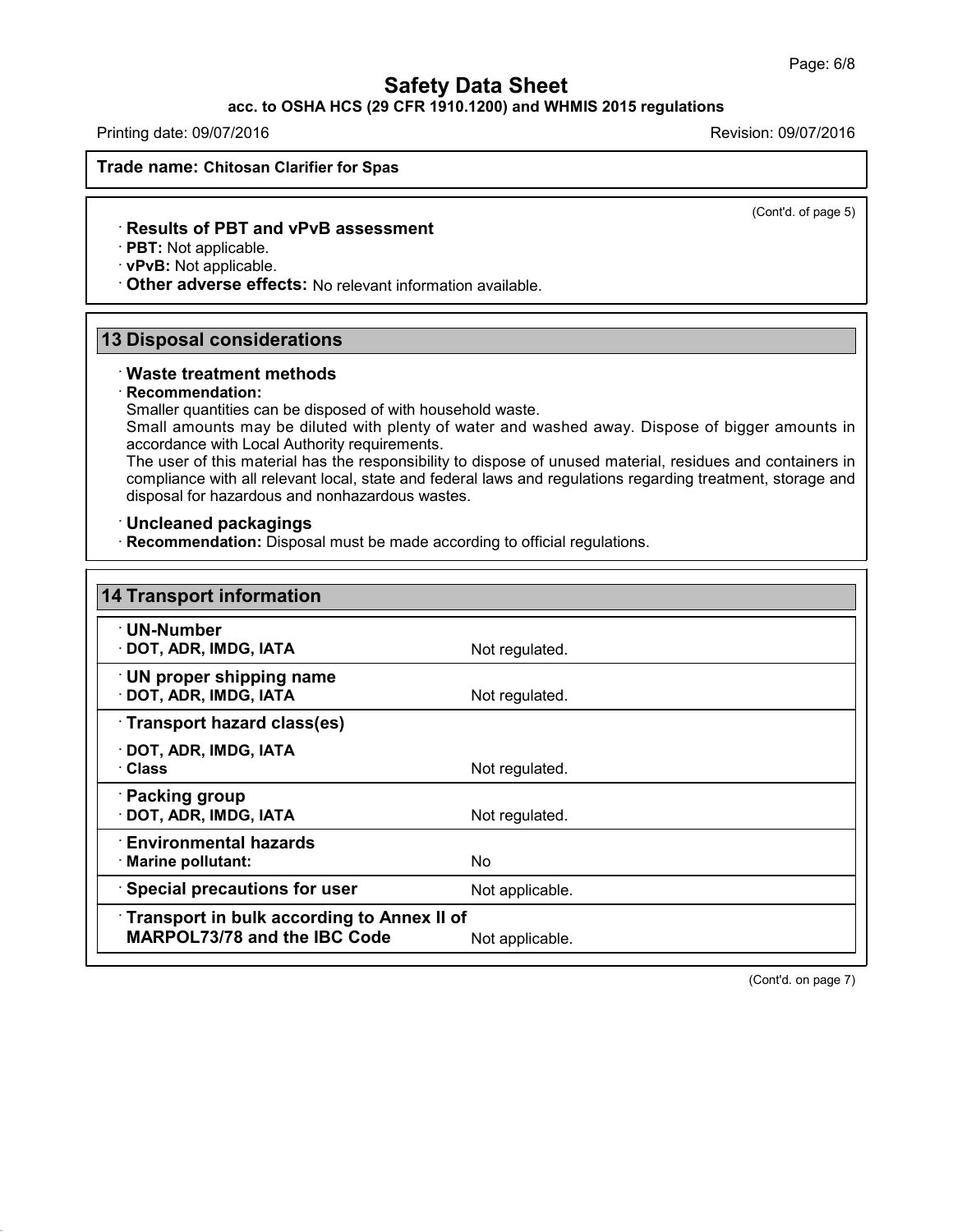**acc. to OSHA HCS (29 CFR 1910.1200) and WHMIS 2015 regulations**

Printing date: 09/07/2016 **Revision: 09/07/2016** 

**Trade name: Chitosan Clarifier for Spas**

(Cont'd. of page 6)

|                                                             | Safety, health and environmental regulations/legislation specific for the substance or<br>mixture |  |  |
|-------------------------------------------------------------|---------------------------------------------------------------------------------------------------|--|--|
|                                                             | · United States (USA)                                                                             |  |  |
| · SARA                                                      |                                                                                                   |  |  |
| · Section 302 (extremely hazardous substances):             |                                                                                                   |  |  |
| None of the ingredients are listed.                         |                                                                                                   |  |  |
| · Section 355 (extremely hazardous substances):             |                                                                                                   |  |  |
| None of the ingredients are listed.                         |                                                                                                   |  |  |
| Section 313 (Specific toxic chemical listings):             |                                                                                                   |  |  |
|                                                             | None of the ingredients are listed.                                                               |  |  |
| · TSCA (Toxic Substances Control Act)                       |                                                                                                   |  |  |
|                                                             | All ingredients are listed.                                                                       |  |  |
|                                                             | · Proposition 65 (California)                                                                     |  |  |
|                                                             | <b>Chemicals known to cause cancer:</b>                                                           |  |  |
| None of the ingredients are listed.                         |                                                                                                   |  |  |
| Chemicals known to cause reproductive toxicity for females: |                                                                                                   |  |  |
|                                                             | None of the ingredients are listed.                                                               |  |  |
| Chemicals known to cause reproductive toxicity for males:   |                                                                                                   |  |  |
|                                                             | None of the ingredients are listed.                                                               |  |  |
| Chemicals known to cause developmental toxicity:            |                                                                                                   |  |  |
|                                                             | None of the ingredients are listed.                                                               |  |  |
|                                                             | Carcinogenic categories                                                                           |  |  |
|                                                             | · EPA (Environmental Protection Agency):                                                          |  |  |
|                                                             | None of the ingredients are listed.                                                               |  |  |
|                                                             | · IARC (International Agency for Research on Cancer):                                             |  |  |
|                                                             | None of the ingredients are listed.                                                               |  |  |
|                                                             | NIOSH-Ca (National Institute for Occupational Safety and Health):                                 |  |  |
|                                                             | None of the ingredients are listed.                                                               |  |  |
|                                                             | <b>Canadian Domestic Substances List (DSL):</b>                                                   |  |  |
|                                                             | All ingredients are listed.                                                                       |  |  |

# **16 Other information**

43.0

This information is based on our present knowledge. However, this shall not constitute a guarantee for any specific product features and shall not establish a legally valid contractual relationship.

· **Date of preparation / last revision** 09/07/2016 / -

(Cont'd. on page 8)